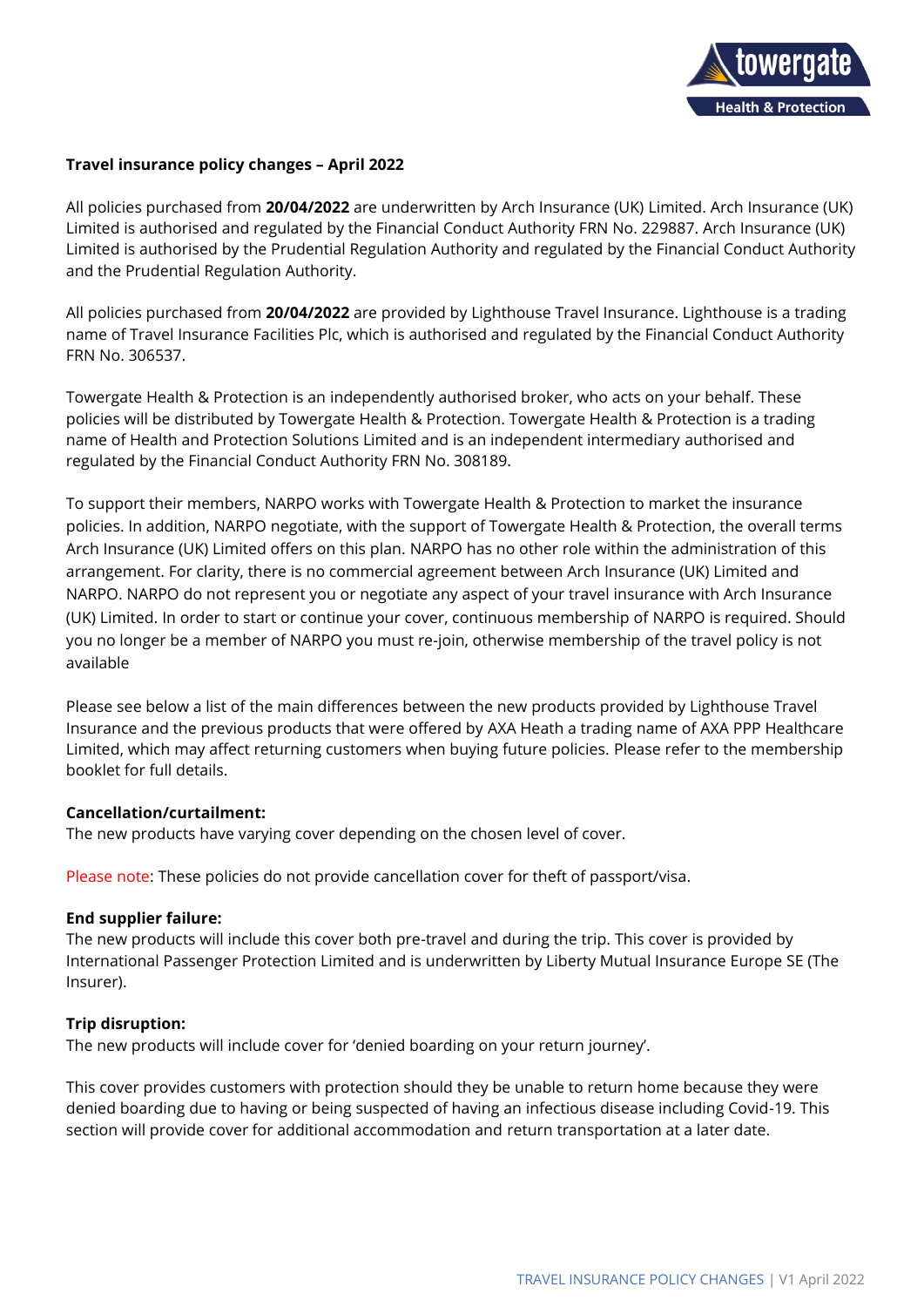

### **Emergency medical expenses:**

The new products will include cover for unused pre-paid excursions due to the customer being unable to participate because they have to isolate during their trip as a result of an infectious disease including Covid-19.

Please note: The new products do not provide cover for any medical expenses incurred in private medical facilities if medically capable public facilities are available.

### **Possessions:**

The Gold level of cover includes cover for the cost of purchasing a new passport when the customer returns home.

| Age of      | Clothing | <b>Jewellery</b> |     | Valuables Cosmetics, toiletries & perfumes Gadgets |     |
|-------------|----------|------------------|-----|----------------------------------------------------|-----|
| property    |          |                  |     |                                                    |     |
| 0-5 months  | 0%       | 0%               | 0%  | 50%                                                | 0%  |
| 6-11 months | 5%       | 0%               | 5%  | 50%                                                | 5%  |
| 1-2 years   | 10%      | 5%               | 10% | 60%                                                | 10% |
| 2-4 years   | 20%      | 10%              | 30% | 60%                                                | 30% |
| 4-6 years   | 30%      | 15%              | 40% | 70%                                                | 40% |
| 6 years +   | 40%      | 20%              | 60% | 80%                                                | 60% |

Wear and tear scale (depreciation)

### **Cruise cover:**

Please note: Cruise cover is offered as an optional extension rather than included as standard. The extension includes 'cruise specific' covers such as lost, stolen, damaged or delayed formal cruise attire and ship itinerary change cover.

### **Winter sports cover:**

Please note: Winter sports cover is offered as an extension rather than included as standard.

# **New policy extensions available:**

- Sports and equipment extension
- Business extension

### **Other:**

Business travel is covered under all levels of cover, but to include business specific sections of cover, the additional business extension must be purchased.

Annual multi-trip policies are available for customers up to the age of 85 years old, and single trip policies are now also available with an even higher age limit.

Please note: We will no longer carry out direct debit payments. Premiums can be paid by credit or debit card.

### **Medical screening/declaration questions:**

The health declaration requirements are different on the new policies. The following questions need to be answered. If you answer yes to any of the questions below you will then be asked a series of questions specific to the medical conditions you tell us about.

It is very important to provide all of the medical information requested and to answer all medical questions fully and accurately.